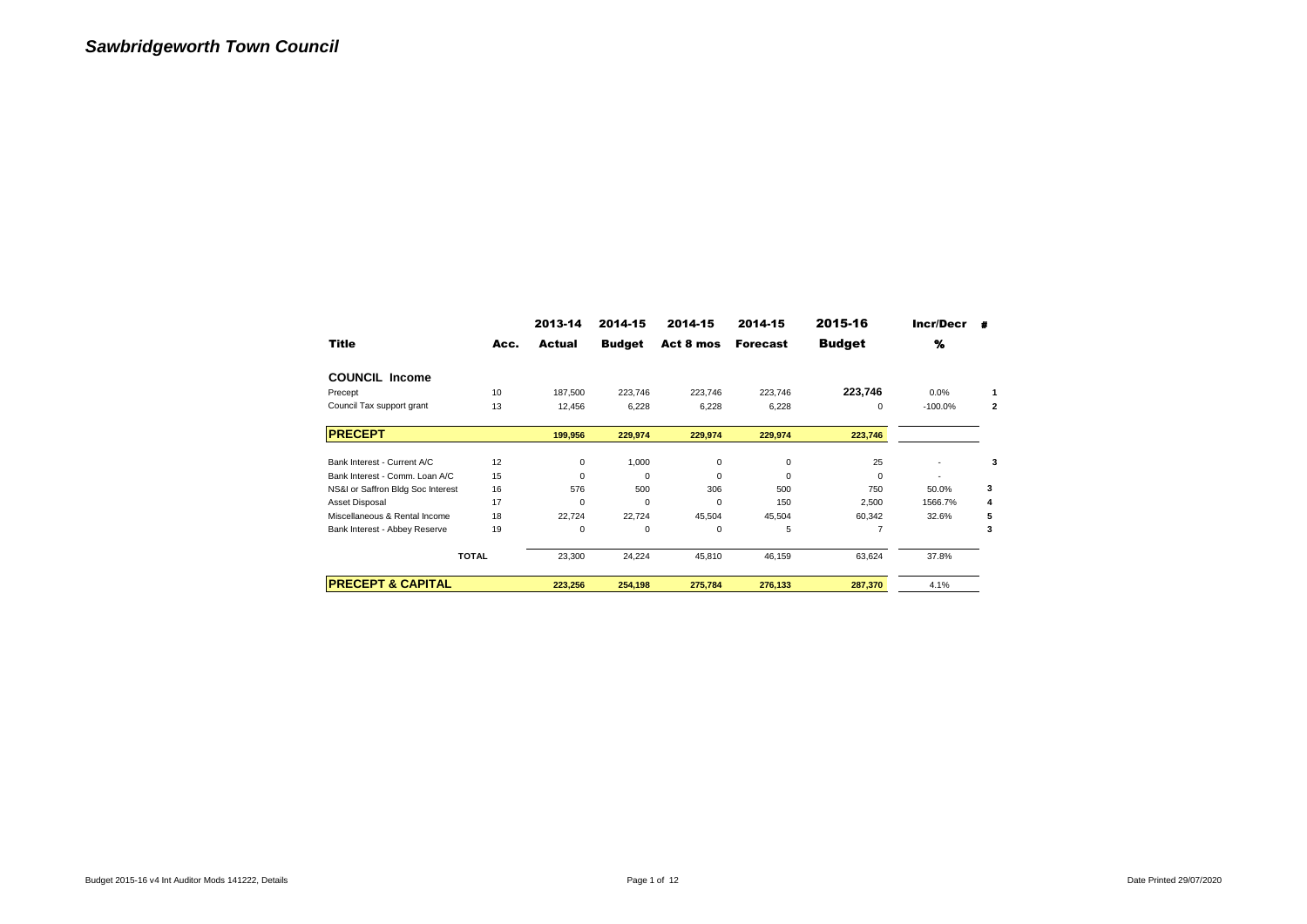|                                        |         | 2013-14       | 2014-15       | 2014-15     | 2014-15         | 2015-16       | Incr/Decr                |    |
|----------------------------------------|---------|---------------|---------------|-------------|-----------------|---------------|--------------------------|----|
| <b>Title</b>                           | Acc.    | <b>Actual</b> | <b>Budget</b> | Act 8 mos   | <b>Forecast</b> | <b>Budget</b> | %                        |    |
|                                        |         |               |               |             |                 |               |                          |    |
| <b>COUNCIL Expenditure</b>             |         |               |               |             |                 |               |                          |    |
| Cottage Purchase                       | 101/6   | $\Omega$      | $\mathbf 0$   | $\mathbf 0$ | $\mathbf 0$     | $\mathbf 0$   |                          |    |
| <b>Cottage Building Costs</b>          | 101/1   | 11,796        | $\mathbf 0$   | 0           | 12,000          | $\mathbf 0$   |                          |    |
| <b>Cottage Fixtures &amp; Fittings</b> | 101/2   | 5,014         | $\mathbf 0$   | $\Omega$    | 0               | $\mathbf 0$   |                          |    |
| <b>Cottage Professional Fees</b>       | 101/3   | 400           | $\mathbf 0$   | 1,000       | 0               | $\mathbf 0$   |                          |    |
| Cottage Police Suite                   | 101/4   | 0             | $\mathbf 0$   | 0           | 0               | $\mathbf 0$   |                          |    |
| Hailey Centre Building Works           | 101/5   | $\Omega$      | 0             | $\Omega$    | $\Omega$        | $\mathbf 0$   | $\overline{\phantom{a}}$ |    |
| Sayesbury Complex                      | 101     | 17,210        | $\mathbf 0$   | 1,000       | 12,000          | $\mathbf 0$   |                          | 6  |
| <b>Capital Projects</b>                |         |               |               |             |                 |               |                          |    |
| <b>General Town Projects</b>           | 102/1/1 | $\mathbf 0$   | 2,500         | 3,721       | 3,721           | 2,500         | $-32.8%$                 | 7  |
| <b>Bell Street Conveniences</b>        | 102/1/2 | $\Omega$      | $\mathbf 0$   | 0           | 0               | 750           |                          | 8  |
| <b>Memorial Hall Site</b>              | 102/1/3 | 0             | $\mathbf 0$   | $\Omega$    | 0               | $\mathbf 0$   | $\overline{\phantom{a}}$ | 9  |
| <b>New Development Costs</b>           | 102/1   | $\Omega$      | 2,500         | 3,721       | 3,721           | 3,250         | ä,                       |    |
| Contingencies                          | 102/2   | 482           | 0             | 0           | 1,000           | 2,500         | 150.0%                   | 10 |
| AAS (ex SBS; ex STP)                   | 102/3   | 39            | $\Omega$      | $\Omega$    | $\Omega$        | 2,000         | ٠                        | 11 |
| Tourism / Marketing                    | 102/4   | 2,789         | 1,000         | $-754$      | 1,000           | 1,000         | 0.0%                     | 12 |
| Town Plan                              | 102/5   | $\mathbf 0$   | 1,000         | $\Omega$    | 0               | 1,000         | ä,                       | 13 |
| <b>Christmas Event</b>                 | 102/6   | $\mathbf 0$   | 2,500         | $-22$       | $\Omega$        | $\Omega$      |                          | 14 |
| Newsletter                             | 102/7   | 996           | 1,500         | 1.068       | 2,000           | 1,500         | $-25.0%$                 | 15 |
| <b>Town Signs</b>                      | 102/8   | 417           | 0             | 0           | 0               | $\Omega$      |                          | 16 |
|                                        |         | 4,723         | 6,000         | 292         | 4,000           | 8,000         |                          |    |
| Fun on the Field                       | 102/9/1 | $\mathbf 0$   | $\mathbf 0$   | 899         | 899             | 1,000         | 100.0%                   | 17 |
| Proms                                  | 102/9/2 | $\Omega$      | $\mathbf 0$   | 1,064       | 1,064           | 1,000         | $-6.0%$                  | 18 |
| Christmas Lights                       | 102/9/3 | $\mathbf 0$   | $\mathbf 0$   | 0           | 2,000           | 2,500         | 200.0%                   | 19 |
| Other                                  | 102/9/4 | 0             | $\mathbf 0$   | 0           | 0               | $\mathbf 0$   |                          |    |
| Sub Total Events                       | 102/9   | $\Omega$      | $\Omega$      | 1,963       | 3,963           | 4,500         | 300.0%                   |    |
| Total                                  | 102     | 4,723         | 8,500         | 5,976       | 11,684          | 15,750        | 34.8%                    |    |
|                                        |         |               |               |             |                 |               |                          |    |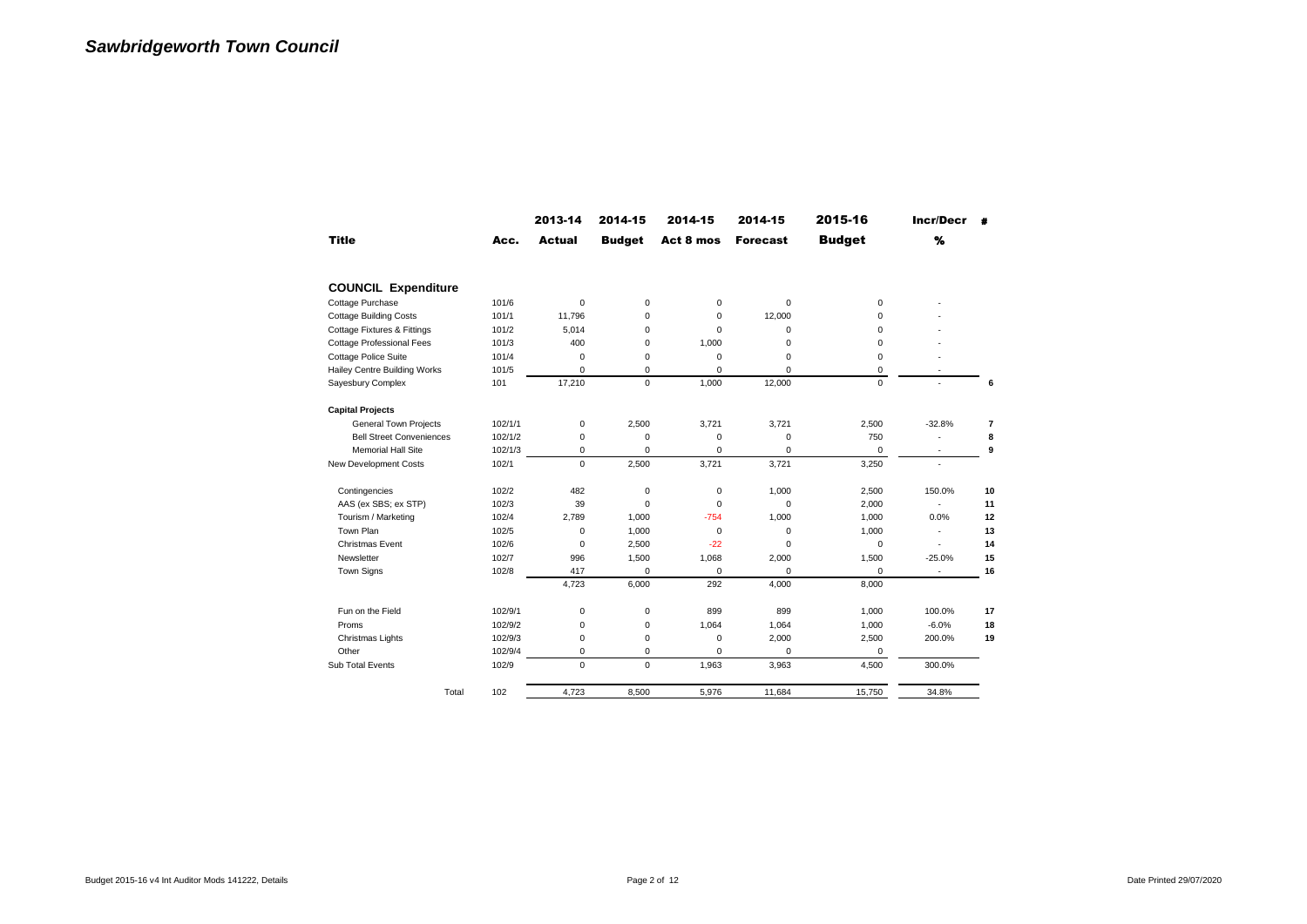|                                     |                       | 2013-14       | 2014-15       | 2014-15     | 2014-15         | 2015-16       | <b>Incr/Decr</b> | 畫  |
|-------------------------------------|-----------------------|---------------|---------------|-------------|-----------------|---------------|------------------|----|
| <b>Title</b>                        | Acc.                  | <b>Actual</b> | <b>Budget</b> | Act 8 mos   | <b>Forecast</b> | <b>Budget</b> | %                |    |
| <b>Rented Accommodation</b>         |                       |               |               |             |                 |               |                  |    |
| Rates                               | 190/1                 | $\mathbf 0$   | $\pmb{0}$     | $\mathsf 0$ | $\mathsf 0$     | 0             | 0.0%             |    |
| Heat, Light and Water               | 190/2                 | 29            | $\mathbf 0$   | $\mathbf 0$ | 0               | $\mathbf 0$   | 0.0%             |    |
| <b>Staff Care</b>                   | 190/3                 | $\mathbf 0$   | 0             | $\mathbf 0$ | $\mathsf 0$     | $\mathbf 0$   | 0.0%             |    |
| Telephones & Broadband              | 190/4                 | 33            | $\mathbf 0$   | $\mathbf 0$ | 0               | $\mathbf 0$   | 0.0%             |    |
| Rent                                | 190/5                 | $\mathbf 0$   | $\mathbf 0$   | 100         | 1,200           | 1,800         | 50.0%            | 20 |
| Office equipment                    | 190/6                 | $\mathbf 0$   | $\mathbf 0$   | $\mathbf 0$ | $\mathbf 0$     | $\mathbf 0$   | 0.0%             |    |
| Office Care                         | 190/7                 | 0             | $\mathbf 0$   | $\mathbf 0$ | $\mathbf 0$     | $\mathbf 0$   | 0.0%             |    |
| Maintenance                         | 190/8                 | 175           | $\mathbf 0$   | $\mathbf 0$ | 0               | $\mathbf 0$   | 0.0%             |    |
| Other                               | 190/9                 | $\mathbf 0$   | $\mathbf 0$   | $\mathbf 0$ | 0               | $\mathbf 0$   | ÷.               |    |
|                                     | 49/51 Bell Street 190 | 237           | $\mathbf 0$   | 100         | 1,200           | 1,800         | 50.0%            |    |
| <b>Civic Centre</b>                 |                       |               |               |             |                 |               |                  |    |
| Rates                               | 191/1                 | 8,021         | 6,000         | 5,192       | 7,788           | 8,000         | 2.7%             | 21 |
| Heat, Light and Water               | 191/2                 | 2,803         | 2,000         | 1,464       | 2,196           | 2,400         | 9.3%             | 22 |
| Maintenance                         | 191/8                 | 1,512         | 1,000         | 1,210       | 1,210           | 1,200         | $-0.8%$          | 23 |
| Other                               | 191/9                 | $-227$        | $-1,000$      | 611         | 611             | 600           | $-1.8%$          | 24 |
|                                     | Civic Centre 191      | 12,109        | 8,000         | 8,477       | 11,805          | 12,200        | 3.3%             |    |
| <b>Police Suite</b>                 |                       |               |               |             |                 |               |                  |    |
| Rates                               | 192/1                 | 0             | $-1,000$      | $\mathbf 0$ | $\mathsf 0$     | $\mathbf 0$   | 0.0%             |    |
| Heat, Light and Water               | 192/2                 | $\mathbf 0$   | $\mathbf 0$   | $\mathbf 0$ | $\mathbf 0$     | $\Omega$      | 0.0%             |    |
| Rent                                | 192/5                 | $-2,587$      | $-2,500$      | $-960$      | $-1,440$        | $-1,440$      | 0.0%             | 25 |
| Maintenance                         | 192/8                 | $\mathbf 0$   | $\mathbf 0$   | $\mathbf 0$ | $\mathbf 0$     | $\mathbf 0$   | 0.0%             |    |
| Other                               | 192/9                 | 3,325         | $\Omega$      | $\Omega$    | $\Omega$        | $\mathbf 0$   |                  |    |
|                                     | Police Suite 192      | 738           | $-3,500$      | -960        | $-1,440$        | $-1,440$      | 0.0%             |    |
| <b>Hailey Centre</b>                |                       |               |               |             |                 |               |                  |    |
| Rates                               | 193/1                 | $\mathbf 0$   | $\mathbf 0$   | $\mathbf 0$ | $\pmb{0}$       | $\mathbf 0$   | 0.0%             |    |
| Heat, Light and Water               | 193/2                 | $\mathbf 0$   | $\mathbf 0$   | $\mathbf 0$ | $\mathbf 0$     | $\mathbf 0$   | 0.0%             |    |
| Rent                                | 193/5                 | $\mathbf 0$   | $\mathbf 0$   | $\Omega$    | $\mathbf 0$     | $\mathbf 0$   | 0.0%             |    |
| Maintenance                         | 193/8                 | $\mathbf 0$   | 1,000         | 0           | $\mathbf 0$     | 1,000         | L.               | 26 |
| Other                               | 193/9                 | 1,050         | $\mathbf 0$   | $\Omega$    | $\Omega$        | $\mathbf 0$   | 0.0%             |    |
|                                     | Hailey Centre 193     | 1,050         | 1,000         | $\Omega$    | $\Omega$        | 1,000         | 0.0%             |    |
| <b>Bell Street Conveniences</b>     |                       |               |               |             |                 |               |                  |    |
| Rates                               | 194/1                 | 0             | $\mathbf 0$   | $\mathbf 0$ | $\mathsf 0$     | $\mathbf 0$   | 0.0%             |    |
| Heat, Light and Water               | 194/2                 | $\mathbf 0$   | 250           | $\mathbf 0$ | $\mathbf 0$     | 250           | $\mathbf{r}$     | 27 |
| Rent                                | 194/5                 | 0             | $\mathbf 0$   | $\mathbf 0$ | $\mathsf 0$     | 0             | 0.0%             |    |
| Maintenance                         | 194/8                 | $\mathbf 0$   | 750           | 0           | 0               | 750           | ä,               | 28 |
| Other                               | 194/9                 | 0             | $\mathbf 0$   | 0           | 0               | $\mathbf 0$   | 0.0%             |    |
| <b>Bell Street Conveniences 194</b> |                       | $\Omega$      | 1,000         | $\Omega$    | $\Omega$        | 1,000         | 0.0%             |    |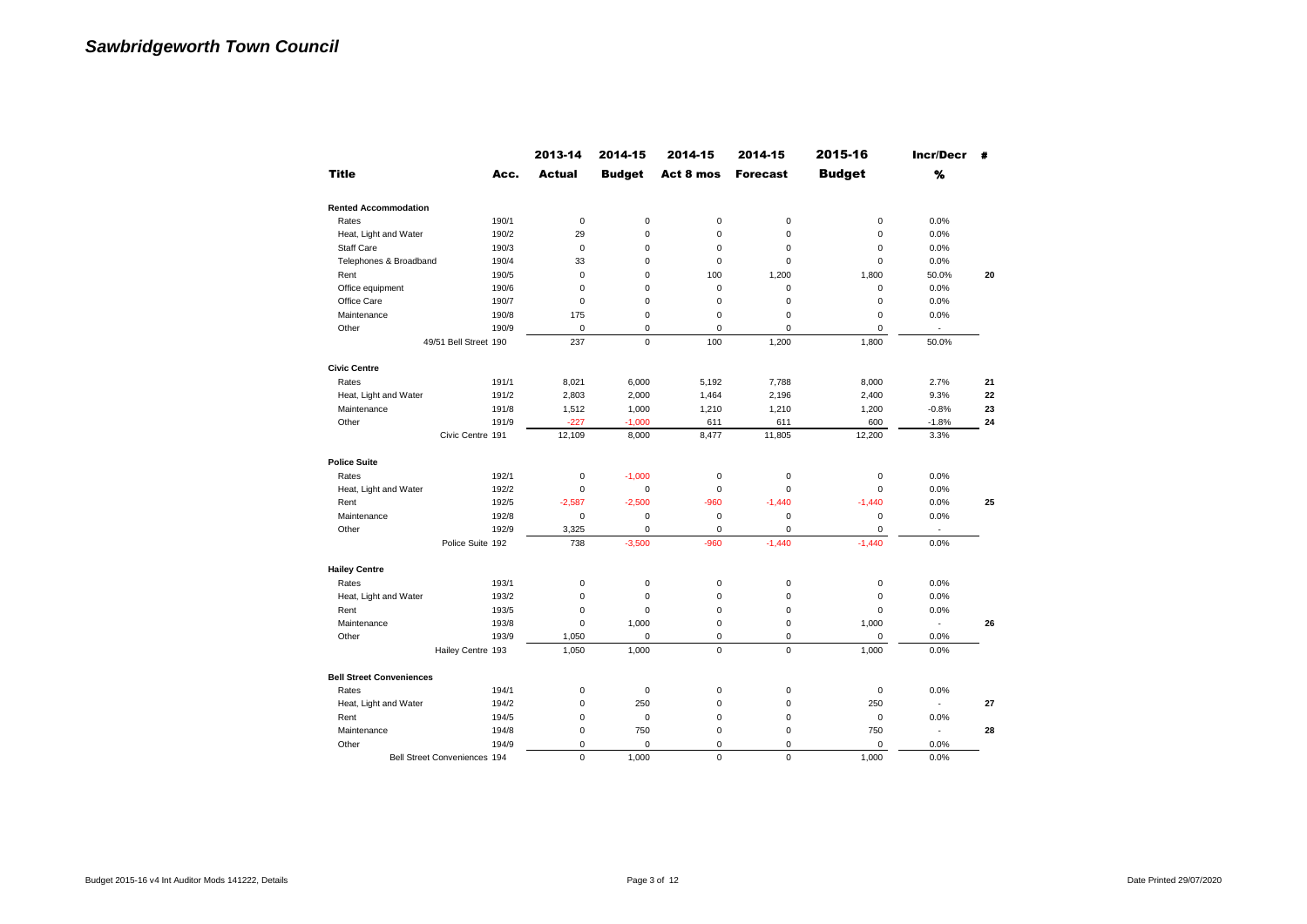|                              |               | 2013-14     | 2014-15       | 2014-15        | 2014-15         | 2015-16       | <b>Incr/Decr</b> | $\bullet$ |
|------------------------------|---------------|-------------|---------------|----------------|-----------------|---------------|------------------|-----------|
| <b>Title</b>                 | Acc.          | Actual      | <b>Budget</b> | Act 8 mos      | <b>Forecast</b> | <b>Budget</b> | %                |           |
| <b>Bell Street Car Park</b>  |               |             |               |                |                 |               |                  |           |
| Rent/Subsidy                 | 195/5         | 16,570      | 22,000        | 18,938         | 21,000          | 22,000        | 4.8%             | 29        |
| Maintenance                  | 195/8         | $\mathbf 0$ | $\mathbf 0$   | 124            | $\mathbf 0$     | $\mathbf 0$   | 0.0%             |           |
| Other                        | 195/9         | $\mathbf 0$ | $\mathbf 0$   | $\mathbf 0$    | $\mathbf 0$     | 0             | 0.0%             |           |
| Bell Street Car Park 195     |               | 16,570      | 22,000        | 19,062         | 21,000          | 22,000        | 4.8%             |           |
| <b>General Expenditure</b>   |               |             |               |                |                 |               |                  |           |
| Subscriptions                | 107/1         | 1,850       | 1,250         | 1,437          | 1,437           | 1,500         | 4.4%             |           |
| Mayor's Allowance            | 107/2         | 1,271       | 1,250         | 566            | 1,250           | 1,250         | 0.0%             |           |
| Mayor's Contingency          | 107/3         | 170         | 250           | $\overline{0}$ | 250             | 250           | 0.0%             |           |
| New Web site                 | 107/4         | $\mathbf 0$ | 1,000         | $\mathbf 0$    | $\mathbf 0$     | 0             |                  |           |
| <b>IT Support</b>            | 107/5         | 6,661       | 2,500         | 2,326          | 3,000           | 3,000         | 0.0%             |           |
| Miscellaneous Expenditure    | 107/6         | 496         | 1,000         | 1,082          | 1,200           | 1,200         | 0.0%             |           |
| Training (Members)           | 107/7         | 495         | 600           | 105            | 140             | 600           | 328.6%           | 30        |
| Staff Development/Travelling | 107/8         | 1,882       | 2,000         | 1,115          | 1,500           | 1.500         | 0.0%             |           |
| IT Development               | 107/9         | 5,400       | 1,000         | 118            | 250             | 250           | 0.0%             |           |
| Copier charges               | 107/10        | 869         | 1,000         | 618            | 1,000           | 1,000         | 0.0%             |           |
| <b>Bank charges</b>          | 107/11        | 456         | 400           | 236            | 400             | 400           | 0.0%             |           |
| Telephone and Boadband       | 107/12        | 2,379       | 1,200         | 761            | 1,350           | 1,860         | 0.0%             | 31        |
| Postage                      | 107/13        | 778         | 500           | 584            | 750             | 750           | 0.0%             |           |
| Stationery                   | 107/14        | 1,429       | 750           | 583            | 750             | 750           | 0.0%             |           |
| Insurance (excl motors)      | 107/15        | 4,834       | 4,800         | 5,697          | 5,697           | 5,800         | 1.8%             |           |
| Repairs and renewals         | 107/16        | 0           | $\mathbf 0$   | $\mathbf 0$    | $\mathbf 0$     | $\mathbf 0$   |                  |           |
| <b>Staff Care</b>            | 107/17        | 1,239       | 1,200         | 1,162          | 1,500           | 1,500         | 0.0%             |           |
| Office Care                  | 107/18        | 3,306       | 1,200         | 1,067          | 1,200           | 1,200         | 0.0%             |           |
| Office Equipment             | 107/19        | 591         | 250           | $\mathbf 0$    | $\mathbf 0$     | $\mathbf 0$   |                  |           |
| Sub contract Accountancy     | 107/20        | 1,645       | 750           | 2,135          | 2,135           | 1,000         | $-53.2%$         | 32        |
| Total                        | 107/21<br>107 | 35,751      | 22,900        | 19,592         | 23,809          | 23,810        | 0.0%             |           |
|                              |               |             |               |                |                 |               |                  |           |
| Fees                         |               |             |               |                |                 |               |                  |           |
| <b>Audit Fees</b>            | 109/1         | 2,360       | 1,200         | 1,000          | 1,000           | 1,000         | 0.0%             |           |
| <b>Election Expenses</b>     | 109/2         | $\mathbf 0$ | 1,000         | $\mathbf 0$    | $\mathbf 0$     | 4,000         | 0.0%             | 33        |
| Total                        | 109           | 2,360       | 2,200         | 1,000          | 1,000           | 5,000         | 400.0%           |           |
| <b>Grants and Donations</b>  |               |             |               |                |                 |               |                  |           |
| <b>Community Bus</b>         | 110/1         | $\mathbf 0$ | $\pmb{0}$     | $\overline{0}$ | $\mathbf 0$     | $\pmb{0}$     | 0.0%             |           |
| Sawbobus                     | 110/2         | $\mathbf 0$ | $\mathbf 0$   | $\mathbf 0$    | $\mathbf 0$     | 0             | 0.0%             |           |
| Shelters & Bins              | 110/3         | $\mathbf 0$ | $\pmb{0}$     | $\mathbf 0$    | $\mathbf 0$     | $\pmb{0}$     | 0.0%             |           |
| <b>British Legion Wreath</b> | 110/4         | $\mathbf 0$ | 75            | $\overline{0}$ | 75              | 75            | 0.0%             |           |
| Annual Youth Award           | 110/5         | 165         | 100           | $\Omega$       | 100             | 100           | 0.0%             |           |
| Annual Citizen Award         | 110/6         | 165         | 100           | $\overline{0}$ | 100             | 100           | 0.0%             |           |
| Honoraria                    | 110/7         | $\mathbf 0$ | $\mathbf 0$   | $\mathbf 0$    | $\mathbf 0$     | $\mathbf 0$   | 0.0%             |           |
| <b>General Grants</b>        | 110/8         | 7,050       | 4,000         | 500            | 2,500           | 4,000         | 60.0%            | 34        |
| Rewards (Xmas Comps)         | 110/9         | 50          | 600           | $\mathbf 0$    | 600             | 600           | 0.0%             |           |
| Remembrance Day              | 110/10        | 67          | 100           | $\mathbf 0$    | 100             | 100           | 0.0%             | 35        |
| Total                        | 110           | 7,497       | 4,975         | 500            | 3,475           | 4,975         | 43.2%            |           |
| <b>TOTAL</b>                 |               | 98,245      | 67,075        | 54,747         | 84,533          | 86,095        | 1.8%             |           |
| <b>COUNCIL EXPENDITURE</b>   |               | 98.245      | 67.075        | 54.747         | 84.533          | 86.095        | 1.8%             |           |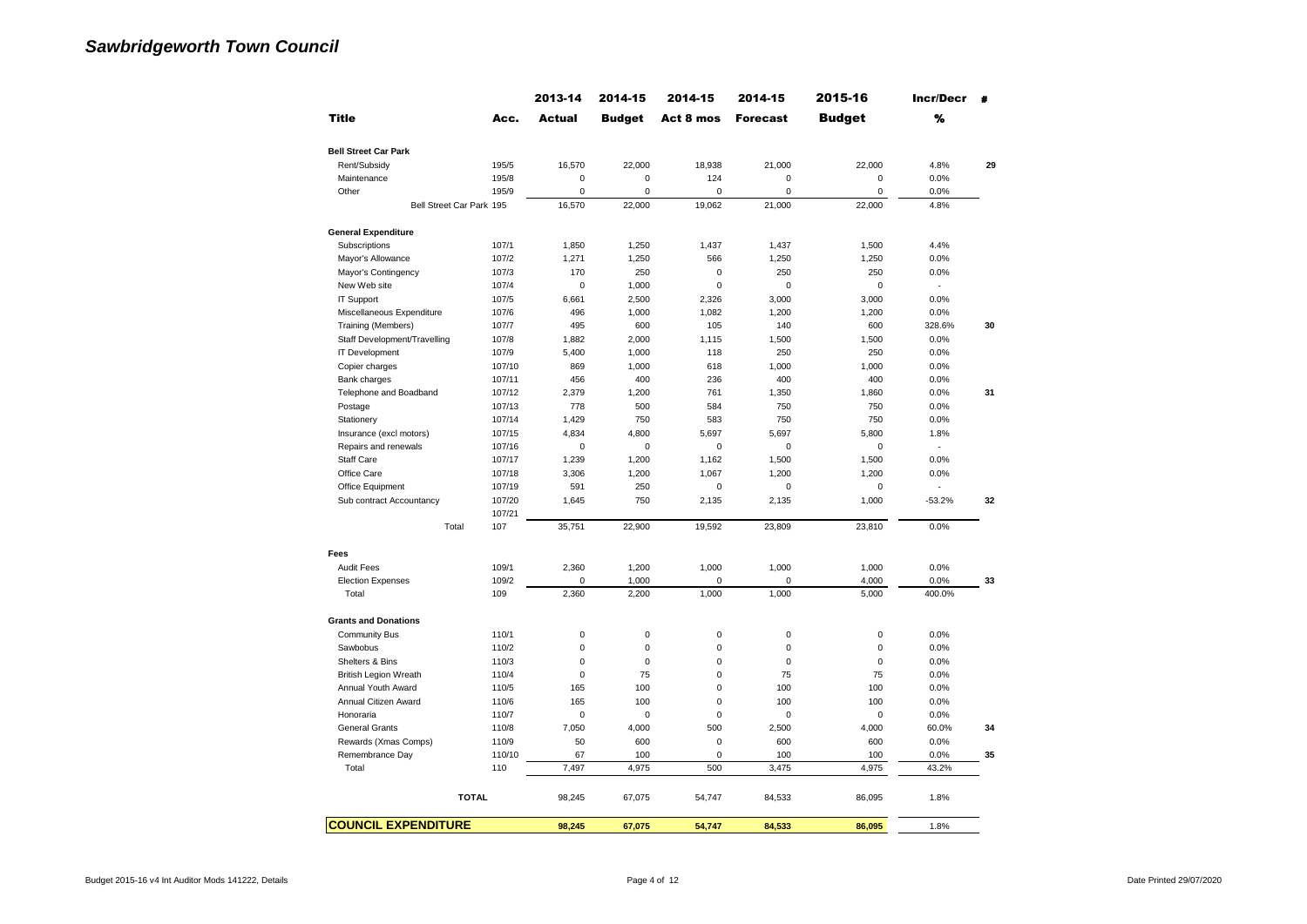|       |             | 2013-14 2014-15 2014-15 2014-15  | 2015-16 | Incr/Decr # |  |
|-------|-------------|----------------------------------|---------|-------------|--|
| Title | Acc. Actual | <b>Budget Act 8 mos Forecast</b> | Budaet  |             |  |

| <b>STAFF COSTS</b> |                           | 158,264 | 142,007     | 109,478 | 157,099 | 159,544 | 1.6%                     |    |
|--------------------|---------------------------|---------|-------------|---------|---------|---------|--------------------------|----|
|                    | <b>Total People Costs</b> | 158,264 | 142,007     | 109,478 | 157,099 | 159,544 | 1.6%                     |    |
|                    |                           | 51,012  | 27,252      | 25,824  | 34,327  | 35,047  | 2.1%                     |    |
| Pensions (-ers)    | 112                       | 33,633  | 27,252      | 17,810  | 30,202  | 30,619  | 1.4%                     | 47 |
| NIC (-ers)         | 111                       | 17,379  | $\mathbf 0$ | 8,014   | 4,125   | 4,428   | 7.3%                     | 46 |
| On-costs           |                           |         |             |         |         |         |                          |    |
|                    | <b>TOTAL</b>              | 107,252 | 114,755     | 83,654  | 122,772 | 124,497 | 1.4%                     | 45 |
|                    |                           |         |             |         |         |         | 0.0%                     | 44 |
|                    |                           |         |             |         |         |         | $\overline{\phantom{a}}$ | 43 |
|                    |                           |         |             |         |         |         | $\overline{\phantom{a}}$ | 42 |
|                    |                           |         |             |         |         |         | $\overline{\phantom{a}}$ | 41 |
|                    |                           |         |             |         |         |         | 48.3%                    | 40 |
|                    |                           |         |             |         |         |         | $\overline{\phantom{a}}$ | 39 |
|                    |                           |         |             |         |         |         | $-30.1%$                 | 38 |
|                    |                           |         |             |         |         |         | 13.7%                    | 37 |
|                    |                           |         |             |         |         |         | 1.2%                     | 36 |
| <b>STAFF COSTS</b> |                           |         |             |         |         |         |                          |    |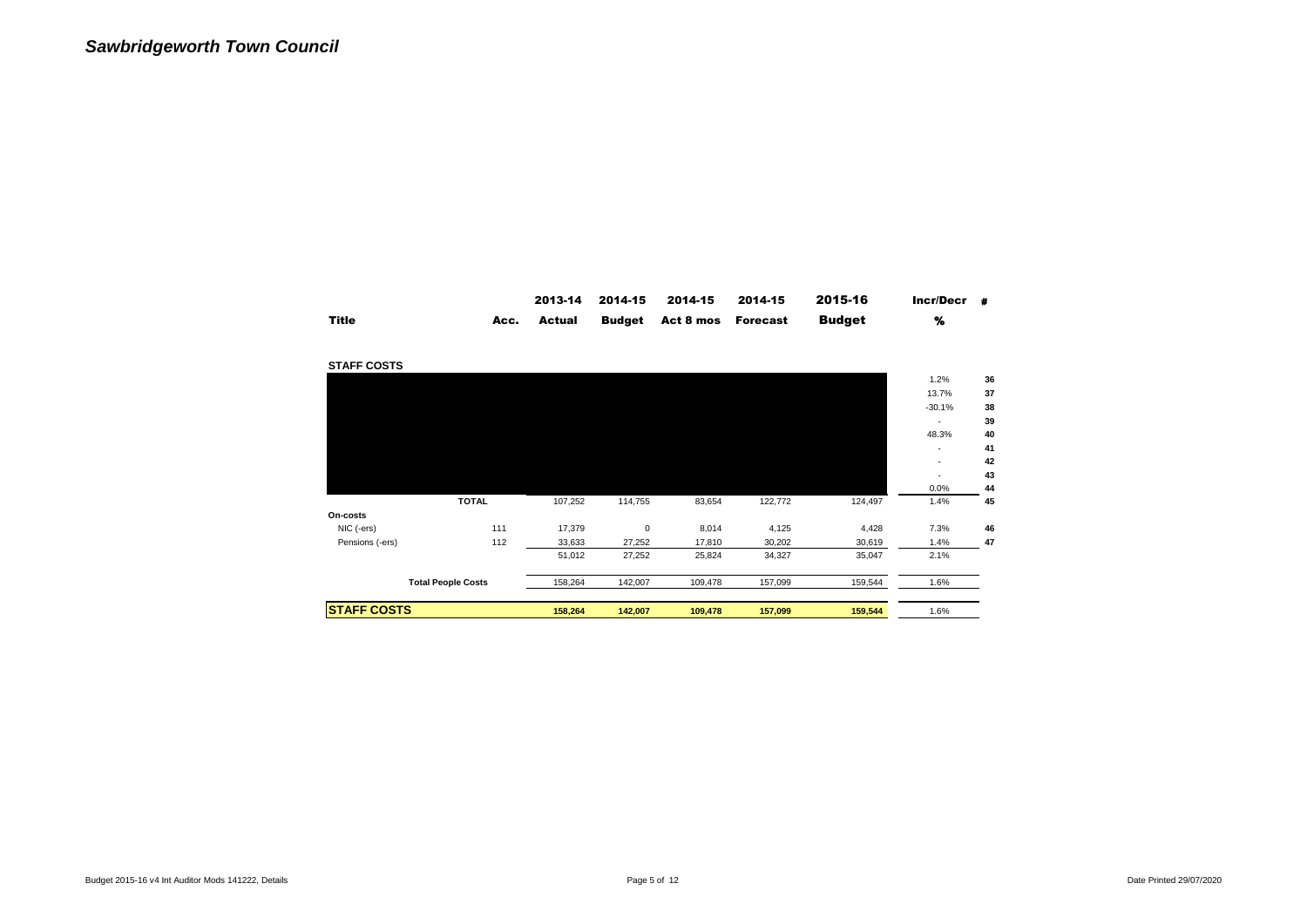|                               |              | 2013-14       | 2014-15       | 2014-15   | 2014-15         | 2015-16       | Incr/Decr |    |
|-------------------------------|--------------|---------------|---------------|-----------|-----------------|---------------|-----------|----|
| <b>Title</b>                  | Acc.         | <b>Actual</b> | <b>Budget</b> | Act 8 mos | <b>Forecast</b> | <b>Budget</b> | %         |    |
| <b>ALLOTMENTS Income</b>      |              |               |               |           |                 |               |           |    |
| <b>Bellmead Rent</b>          | 31           | 168           | 150           | 100       | 100             | 150           | 50.0%     |    |
| <b>Bullfields Rent</b>        | 32           | 731           | 750           | 659       | 659             | 750           | 13.8%     |    |
| Southbrook Rent               | 33           | 668           | 750           | 568       | 568             | 750           | 32.0%     |    |
| Vantorts Rent                 | 34           | 111           | 100           | 91        | 91              | 100           | 9.9%      |    |
| Miscellaneous                 | 35           | $-4$          | $\mathbf 0$   | 0         | $\mathbf 0$     | 0             | 0.0%      |    |
| <b>Bellmead Water</b>         | 36           | 25            | 30            | 17        | 17              | 30            | 76.5%     |    |
| <b>Bullfields Water</b>       | 37           | 152           | 200           | 140       | 140             | 200           | 42.9%     |    |
| Southbrook Water              | 38           | 175           | 200           | 143       | 143             | 200           | 39.9%     |    |
| Vantorts Water                | 39           | 25            | 50            | 20        | 20              | 50            | 150.0%    |    |
|                               | <b>TOTAL</b> | 2,051         | 2,230         | 1,738     | 1,738           | 2,230         | 28.3%     |    |
| <b>ALLOTMENTS Expenditure</b> |              |               |               |           |                 |               |           |    |
| <b>Bellmead</b>               |              |               |               |           |                 |               |           |    |
| Water                         | 121/1        | 189           | 50            | 61        | 90              | 90            | 0.0%      |    |
| Maintenance                   | 121/2        | 216           | 250           | 0         | 1,500           | 250           | 0.0%      |    |
| Total                         | 121          | 405           | 300           | 61        | 1,590           | 340           | $-78.6%$  |    |
| <b>Bullfields</b>             |              |               |               |           |                 |               |           |    |
| Water                         | 122/1        | 594           | 400           | 247       | 350             | 350           | 0.0%      |    |
| Maintenance                   | 122/2        | 499           | 150           | 196       | 196             | 150           | $-23.5%$  |    |
| Total                         | 122          | 1,093         | 550           | 443       | 546             | 500           | $-8.4%$   |    |
| <b>Southbrook</b>             |              |               |               |           |                 |               |           |    |
| Water                         | 123/1        | 307           | 400           | 50        | 350             | 350           | 0.0%      |    |
| Maintenance                   | 123/2        | 582           | 150           | 196       | 196             | 150           | $-23.5%$  |    |
| Total                         | 123          | 889           | 550           | 246       | 546             | 500           | $-8.4%$   |    |
| <b>Vantorts</b>               |              |               |               |           |                 |               |           |    |
| Water                         | 124/1        | 58            | 50            | 32        | 150             | 150           | 0.0%      |    |
| Maintenance                   | 124/2        | 0             | 0             | 88        | 88              | 100           |           |    |
| Total                         | 124          | 58            | 50            | 120       | 238             | 250           | 5.0%      |    |
|                               | <b>TOTAL</b> | 2,445         | 1,450         | 870       | 2,920           | 1,590         | $-45.5%$  |    |
| <b>ALLOTMENTS</b>             |              | $-394$        | 780           | 868       | $-1,182$        | 640           | $-154.1%$ | 48 |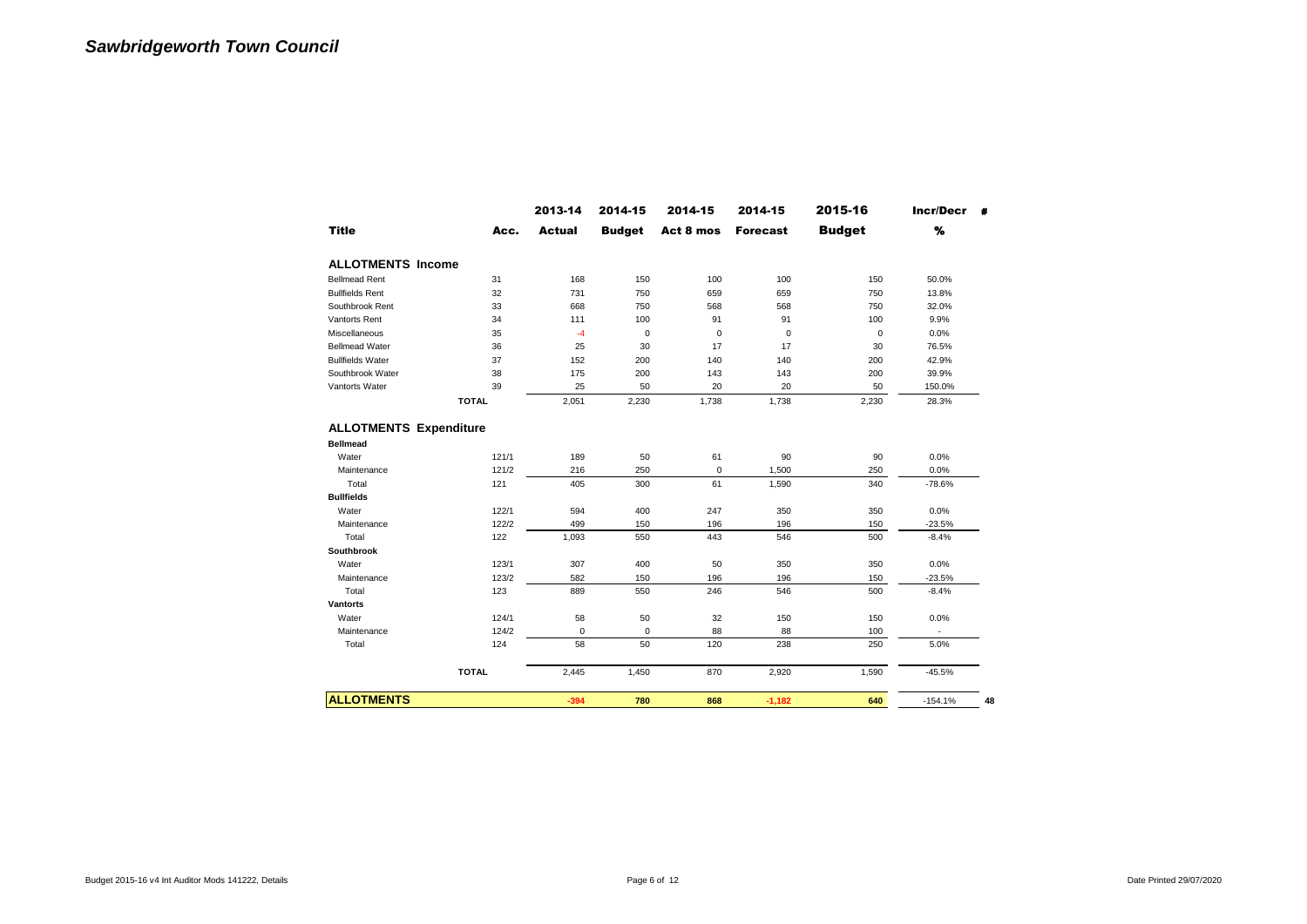|                               |              | 2013-14       | 2014-15       | 2014-15     | 2014-15         | 2015-16       | <b>Incr/Decr</b> | ×  |
|-------------------------------|--------------|---------------|---------------|-------------|-----------------|---------------|------------------|----|
| <b>Title</b>                  | Acc.         | <b>Actual</b> | <b>Budget</b> | Act 8 mos   | <b>Forecast</b> | <b>Budget</b> | %                |    |
| <b>CEMETERY Income</b>        |              |               |               |             |                 |               |                  |    |
| <b>Burial Fees</b>            | 41           | 20,950        | 25,200        | 3,465       | 25,000          | 25,000        | 0.0%             |    |
| <b>Memorial Fees</b>          | 42           | 2,279         | 3,360         | 830         | 5,000           | 5,000         | 0.0%             |    |
| Donations                     | 46           | 3,679         | $\mathbf 0$   | $\mathbf 0$ | $\mathbf 0$     | $\mathbf 0$   | 0.0%             |    |
| Trees & Benches               | 47           | 3,200         | 3,360         | 300         | 1,500           | 2,500         | 66.7%            |    |
| Grave digging fees            | 48           | 0             | 2,800         | 950         | 1,425           | 2,000         | 40.4%            |    |
|                               | <b>TOTAL</b> | 30,108        | 34,720        | 5,545       | 32,925          | 34,500        | 4.8%             | 49 |
| <b>CEMETERY Expenditure</b>   |              |               |               |             |                 |               |                  |    |
| Maintenance                   | 131          | 2,512         | $\mathbf 0$   | 4,235       | 6,353           | 25,238        | 297.3%           | 50 |
| <b>Water Rates</b>            | 132          | 55            | 100           | 34          | 51              | 100           | 96.1%            |    |
| Skip Hire                     | 133          | 881           | 1,200         | 1.205       | 1,808           | 2.400         | 32.8%            |    |
| New Area                      | 134          | $\mathbf 0$   | $\mathbf 0$   | $\mathbf 0$ | $\mathbf 0$     | $\pmb{0}$     | 0.0%             |    |
| Misc                          | 135          | 1,714         | $\mathbf 0$   | 1,246       | 1,869           | $\mathbf 0$   | $-100.0%$        |    |
| Grave Digging costs           | 136          | 1,425         | 1,350         | 290         | 435             | 1,000         | 0.0%             |    |
|                               | <b>TOTAL</b> | 6,587         | 2,650         | 7,010       | 10,515          | 28,738        | 173.3%           |    |
| <b>CEMETERY</b>               |              | 23,521        | 32,070        | $-1,465$    | 22,410          | 5,762         | $-74.3%$         |    |
| <b>RECREATION Income</b>      |              |               |               |             |                 |               |                  |    |
| Grants                        | 61           | 1,000         | 1,000         | 0           | 3,400           | 5,000         | 0.0%             | 51 |
| <b>Bullfields</b>             | 62           | 0             | $\mathbf 0$   | 0           | 0               | 2,500         | 0.0%             |    |
|                               | <b>TOTAL</b> | 1,000         | 1,000         | $\mathbf 0$ | 3,400           | 7,500         | 0.0%             |    |
| <b>RECREATION Expenditure</b> |              |               |               |             |                 |               |                  |    |
| Planters                      | 884          | 100           | 500           | 605         | 605             | 600           | $-0.8%$          |    |
| Playschemes                   | 885          | 899           | 3,000         | 2,498       | 3,000           | 2,500         | $-16.7%$         |    |
| Parish Paths                  | 886          | $\mathbf 0$   | $\mathbf 0$   | $\mathbf 0$ | 1,355           | 3,961         |                  | 52 |
| West Road                     | 887          | 657           | $\mathbf 0$   | 234         | 1,355           | 3,961         | 192.4%           | 52 |
| <b>Bullfields</b>             | 888          | $\mathbf 0$   | $\mathbf 0$   | 0           | 0               | 250           | ä,               |    |
| <b>Millennium Trail</b>       | 889          | $\mathbf 0$   | $\mathbf 0$   | 0           | 0               | $\mathbf 0$   | 0.0%             |    |
| Youth Projects                | 890          | $\mathbf 0$   | $\mathbf 0$   | 0           | 0               | $\mathbf 0$   | ÷,               |    |
|                               | <b>TOTAL</b> | 1,656         | 3,500         | 3,337       | 6,314           | 11,271        | 78.5%            |    |
| <b>RECREATION</b>             |              | $-656$        | $-2,500$      | $-3,337$    | $-2,914$        | $-3,771$      | 29.4%            |    |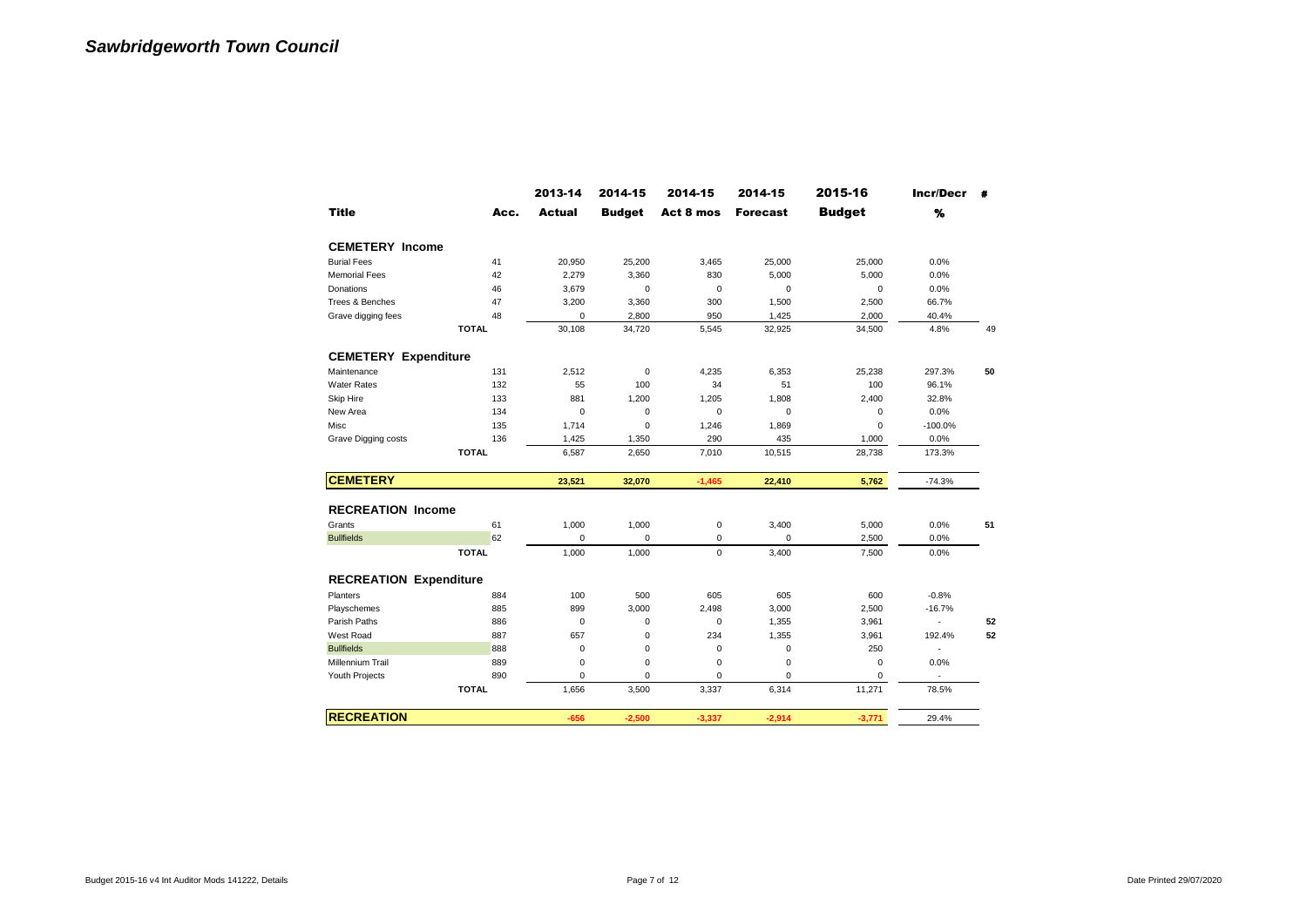|                                  |                  | 2013-14        | 2014-15       | 2014-15     | 2014-15         | 2015-16       | <b>Incr/Decr</b> | ٠  |
|----------------------------------|------------------|----------------|---------------|-------------|-----------------|---------------|------------------|----|
| <b>Title</b>                     | Acc.             | Actual         | <b>Budget</b> | Act 8 mos   | <b>Forecast</b> | <b>Budget</b> | %                |    |
| <b>MISCELLANEOUS Income</b>      |                  |                |               |             |                 |               |                  |    |
| General                          | 71               | $\mathbf 0$    | $\mathbf 0$   | 75          | $\mathbf 0$     | $\mathbf 0$   | 0.0%             |    |
| <b>Hanging Baskets</b>           | 72               | $\overline{0}$ | $\mathbf 0$   | $\mathbf 0$ | $\mathbf 0$     | $\mathbf 0$   | 0.0%             |    |
| Christmas Lights                 | 73               | $\Omega$       | $\Omega$      | $\Omega$    | 0               | $\mathbf 0$   | 0.0%             |    |
| Mayor's Charity                  | 74               | 13,690         | 7,500         | 3,626       | $\mathbf 0$     | 0             | $\blacksquare$   | 53 |
|                                  |                  | 13.690         | 7,500         | 3.701       | $\Omega$        | $\Omega$      |                  |    |
| Promotional Income               |                  |                |               |             |                 |               |                  |    |
| Fun on the Field                 |                  | $\mathbf 0$    | $\mathbf 0$   | 605         | 605             | 1,000         | 65.3%            | 54 |
| Proms                            |                  | 0              | $\mathbf 0$   | 351         | 351             | 250           | $-28.8%$         | 55 |
| Christmas Lights                 |                  | $\mathbf 0$    | $\mathbf 0$   | 0           | 500             | 500           | 0.0%             | 56 |
| Other                            |                  | $\mathbf 0$    | $\mathbf 0$   | 0           | $\mathbf 0$     | $\mathbf 0$   |                  |    |
| Sub Total Events                 |                  | $\overline{0}$ | $\Omega$      | 956         | 1,456           | 1,750         | 20.2%            |    |
|                                  | <b>TOTAL</b>     | 13,690         | 7,500         | 4,657       | 1,456           | 1,750         | 20.2%            |    |
| <b>MISCELLANEOUS Expenditure</b> |                  |                |               |             |                 |               |                  |    |
| <b>Rivers Orchard</b>            | 150              | $\overline{0}$ | 2,000         | 1,777       | 2,000           | 1,200         | 0.0%             | 57 |
| WW1 Commemoration                | 151              | $\mathbf 0$    | 2,000         | 158         | 1,000           | 1,000         | 0.0%             | 58 |
| <b>Hanging Baskets</b>           | 152              | 528            | 500           | 0           | 500             | 500           | 0.0%             |    |
| Christmas Lights                 | 153              | 13,185         | 8,500         | $\Omega$    | 8.500           | 8.500         | 0.0%             |    |
| Mayor's Charity                  | 154              | 7,599          | 7,500         | 10,459      | $\mathbf 0$     | $\mathbf 0$   |                  | 53 |
| Town Twinning                    | 155              | 2,611          | 1,000         | 0           | 1,000           | 2,000         | 100.0%           | 59 |
| Hailey Day Centre                | 156              | 269            | 2,000         | 1,100       | 2,000           | 2,000         | 0.0%             |    |
| <b>SYPRC</b>                     | 157              | 1,139          | 2,000         | 1,258       | 2,000           | 2,000         | 0.0%             |    |
| <b>CCTV</b>                      | 158              | $\mathbf 0$    | 1,000         | 11,683      | 23,366          | 1,558         | $-93.3%$         | 60 |
| Town Ranger                      | 159              | $-1,298$       | 33,849        | $-180$      | $\mathbf 0$     | $\mathbf 0$   | ä,               | 61 |
| Ranger's Tools                   | 160              | 5,094          | 4,500         | 896         | 1,000           | 1,000         | 0.0%             | 62 |
| <b>Vehicles</b>                  | <b>Sub Total</b> | 29.127         | 64,849        | 27,151      | 41,366          | 19,758        | $-52.2%$         |    |
| Transit AV06 Lease/Purchase      | $161/1+4$        | $\mathbf 0$    | $\mathbf 0$   | $\mathbf 0$ | $\mathbf 0$     | $\mathbf 0$   |                  |    |
| Transit AV06 Insurance           | 161/2            | 400            | 400           | 502         | $\mathbf 0$     | $\mathbf 0$   |                  |    |
| Transit AV06 Running Costs       | 161/3            | 2,017          | 1,200         | 716         | $\mathbf 0$     | 0             | ۰                |    |
|                                  | Sub Total 161    | 2.417          | 1,600         | 1.218       | $\Omega$        | $\Omega$      |                  | 63 |
| LR & Transit EN09 Purchase       | 162/1            | 4,190          | $\mathbf 0$   | 0           | $\mathbf 0$     | $\mathbf 0$   | 0.0%             |    |
| LR & Transit EN09 Insurance      | 162/2            | 636            | 400           | 82          | 82              | 400           | 387.8%           |    |
| LR & Transit EN09 Running Costs  | 162/3            | 4,780          | 1,200         | 1,289       | 1,600           | 1,200         | $-25.0%$         |    |
|                                  | Sub Total 162    | 9.606          | 1,600         | 1.371       | 1.682           | 1.600         | $-4.9%$          | 64 |
|                                  | <b>TOTAL</b>     | 41,150         | 68,049        | 29.740      | 43,048          | 21,358        | $-50.4%$         |    |
| <b>MISCELLANEOUS</b>             |                  | $-27.460$      | $-60.549$     | $-25.083$   | $-41.592$       | $-19.608$     | $-52.9%$         |    |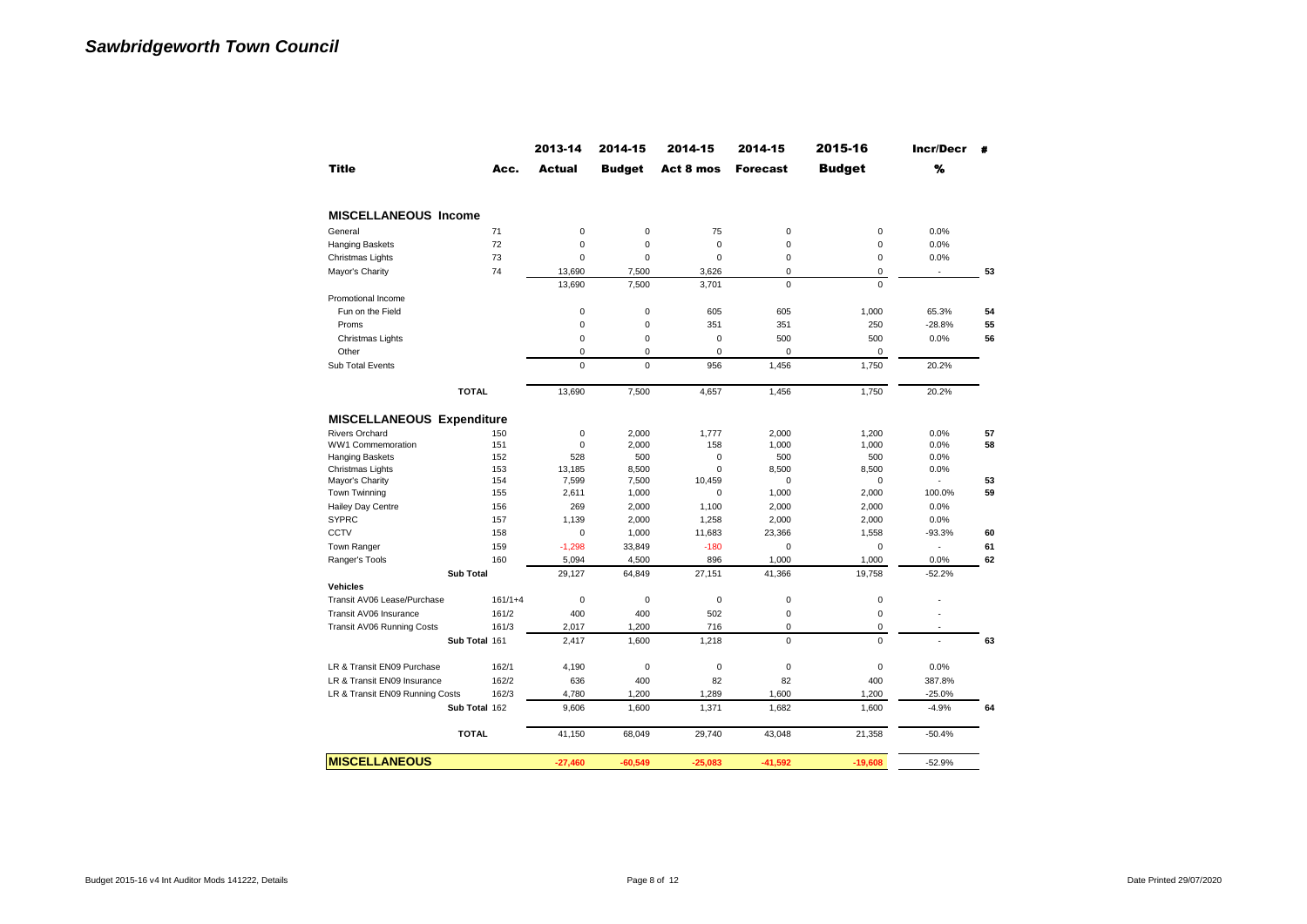|                             |       | 2013-14         | 2014-15         | 2014-15     | 2014-15         | 2015-16         | <b>Incr/Decr</b>         | $\bullet$ |
|-----------------------------|-------|-----------------|-----------------|-------------|-----------------|-----------------|--------------------------|-----------|
| <b>Title</b>                | Acc.  | Actual          | <b>Budget</b>   | Act 8 mos   | <b>Forecast</b> | <b>Budget</b>   | %                        |           |
| Sawbobus Income             |       |                 |                 |             |                 |                 |                          |           |
| Grants                      | 20    | 41,050          | 24,050          | 35,050      | 35,050          | 36,500          | 4.1%                     | 65        |
| Fares                       | 21    | 331             | 600             | 261         | 350             | 500             | 42.9%                    | 66        |
| <b>Fuel Rebate</b>          | 22    | 2,100           | 2,500           | 878         | 1,500           | 1,000           | $-33.3%$                 | 67        |
| Concessionary Fares         | 23    | $\mathbf 0$     | $\mathbf 0$     | 0           | $\mathbf 0$     | 2,000           | 0.0%                     | 68        |
| Sponsorship                 | 24    | 2,167<br>45,648 | 4,500<br>31,650 | 0<br>36,189 | 3,500<br>40,400 | 3,500<br>43,500 | 0.0%<br>7.7%             | 69        |
| <b>Sawbobus Expenditure</b> |       |                 |                 |             |                 |                 |                          |           |
| Vehicle Hire                | 201   | 500             | $\mathbf 0$     | 0           | $\mathbf 0$     | $\mathbf 0$     | $\overline{\phantom{a}}$ |           |
| Other - Maintenance         | 202   | 8,841           | 2,500           | 36          | 5,000           | 2,400           | $-52.0%$                 |           |
| <b>Drivers</b>              | 203   | 29,794          | 32,851          | 14,168      | 21,252          | 23,918          | 12.5%                    | 70        |
| Relief drivers              | 204   | 134             | $\mathbf 0$     | 0           | $\mathbf 0$     | $\mathbf 0$     | 0.0%                     |           |
| Fuel                        | 208   | 5,255           | 5,000           | 605         | 5,000           | 5,000           | 0.0%                     |           |
| Insurance                   | 209   | 1,505           | 1,500           | 1,160       | 2,250           | 2,250           | 0.0%                     |           |
|                             |       | 46,029          | 41,851          | 15,969      | 33,502          | 33,568          | 0.2%                     |           |
| <b>Sawbobus Outcome</b>     |       | $-381$          | $-10,201$       | 20,220      | 6,898           | 9,932           | 44.0%                    |           |
| <b>Babibus Income</b>       |       |                 |                 |             |                 |                 |                          |           |
| Grants + Sale               | 91/1  | 20,500          | $\mathbf 0$     | 0           | 12,200          | $\mathbf 0$     | 0.0%                     |           |
| Fares                       | 91/2  | 108             | $\mathbf 0$     | 19          | 100             | 1,500           | 0.0%                     | 71        |
| <b>Fuel Rebate</b>          | 91/3  | 0               | $\mathbf 0$     | 0           | 0               | $\mathbf 0$     | 0.0%                     |           |
| Sponsorship                 | 91/4  | $\mathbf 0$     | $\mathbf 0$     | 0           | 0               | $\mathbf 0$     | 0.0%                     |           |
|                             |       | 20,608          | $\mathbf 0$     | 19          | 12,300          | 1,500           | 0.0%                     |           |
| <b>Babibus Expenditure</b>  |       |                 |                 |             |                 |                 |                          |           |
| Vehicle Hire                | 164/1 | $-9,500$        | $\mathbf 0$     | 0           | 12,000          | $\mathbf 0$     | 0.0%                     |           |
| Other - Maintenance         | 164/2 | 730             | $\mathbf 0$     | 12,750      | 250             | 250             | 0.0%                     |           |
| <b>Drivers</b>              | 164/3 | 3,742           | $\mathbf 0$     | 5,847       | $\mathbf 0$     | $\mathbf 0$     | 0.0%                     | 72        |
| Fuel                        | 164/4 | 796             | $\mathbf 0$     | 25          | 120             | 180             | 0.0%                     |           |
| Insurance                   | 164/5 | 1,404           | 1,404           | 855         | 500             | 1,100           | 0.0%                     |           |
|                             |       | $-2,828$        | 1,404           | 19,477      | 12,870          | 1,530           | 0.0%                     |           |
| <b>Babibus Outcome</b>      |       | 23,436          | $-1,404$        | $-19,458$   | $-570$          | $-30$           | 0.0%                     | 73        |
| <b>SAWBOBUSES</b>           |       | 23,055          | $-11,605$       | 762         | 6,328           | 9,902           | 56.5%                    |           |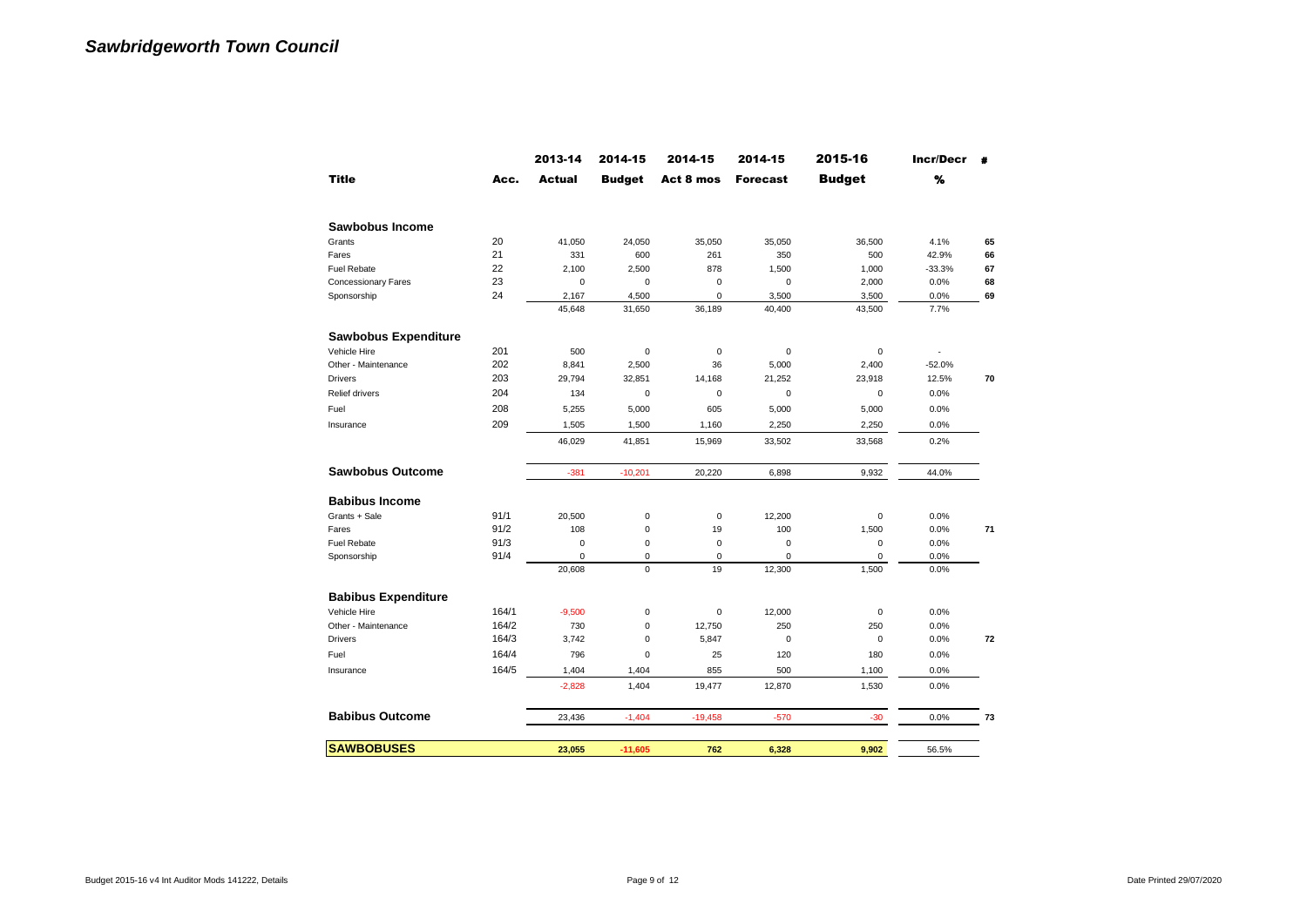|                                  |       | 2013-14       | 2014-15        | 2014-15     | 2014-15         | 2015-16       | <b>Incr/Decr</b> | s  |
|----------------------------------|-------|---------------|----------------|-------------|-----------------|---------------|------------------|----|
| <b>Title</b>                     | Acc.  | <b>Actual</b> | <b>Budget</b>  | Act 8 mos   | <b>Forecast</b> | <b>Budget</b> | %                |    |
| <b>MINIBUS ET53 Income</b>       |       |               |                |             |                 |               |                  |    |
| Vehicle Hire                     | 25    | 3,843         | 3,000          | 1,766       | 2,400           | 2,400         | 0.0%             |    |
| Grants                           | 26    | 1,000         | $\mathbf 0$    | $\mathbf 0$ | $\mathbf 0$     | $\mathbf 0$   | 0.0%             |    |
| Other                            | 27    | 0             | 0              | 5           | 5               | $\mathbf 0$   | 0.0%             |    |
|                                  |       | 4,843         | 3,000          | 1,771       | 2,405           | 2,400         | $-0.2%$          |    |
| <b>MINIBUS ET53 Expenditure</b>  |       |               |                |             |                 |               |                  |    |
| Insurance/Tax                    | 205   | 900           | 1,300          | 1,160       | 1,160           | 1,160         | 0.0%             |    |
| Maintenance                      | 206   | 1,113         | 1,200          | 616         | 750             | 750           | 0.0%             |    |
| Running Costs (Fuel)             | 207   | 809           | 720            | 383         | 600             | 600           | 0.0%             |    |
|                                  |       | 2,822         | 3,220          | 2,159       | 2,510           | 2,510         | 0.0%             |    |
| <b>MINIBUS ET53 Outcome</b>      |       | 2.021         | $-220$         | $-388$      | $-105$          | $-110$        | 4.8%             | 74 |
| <b>JUMBOBUS AE53 Income</b>      |       |               |                |             |                 |               |                  |    |
| Vehicle Hire                     | 90/1  | 2,938         | 3,600          | 242         | 1,000           | 1,800         | 80.0%            |    |
| Grants                           | 90/2  | 0             | $\overline{0}$ | 0           | $\mathbf 0$     | $\mathbf 0$   |                  |    |
| Other income                     | 90/3  | 0             | 6,000          | 0           | 0               | $\mathbf 0$   | 0.0%             |    |
|                                  | 90    | 2,938         | 9,600          | 242         | 1,000           | 1,800         | 80.0%            |    |
| <b>JUMBOBUS AE53 Expenditure</b> |       |               |                |             |                 |               |                  |    |
| Maintenance (+ 2012 Purchase)    | 163/1 | 993           | 750            | 2,339       | 2,500           | 500           | $-80.0%$         |    |
| Insurance/Tax                    | 163/2 | 926           | 1,200          | 1,160       | 1,160           | 1,160         | 0.0%             |    |
| Running Costs (Fuel)             | 163/3 | 1,682         | 1,200          | 721         | 1,000           | 1,200         | 20.0%            |    |
| <b>Drivers</b>                   | 163/4 | $\Omega$      | 10,512         | 0           | $\Omega$        | $\mathbf 0$   | $\sim$           |    |
|                                  | 163   | 3,601         | 13,662         | 4,220       | 4,660           | 2,860         | $-38.6%$         |    |
| <b>JUMBOBUS AE53 Outcome</b>     |       | $-663$        | $-4,062$       | $-3,978$    | $-3,660$        | $-1,060$      | $-71.0%$         | 75 |
| <b>COMMUNITY BUSES</b>           |       | 1,358         | $-4,282$       | $-4,366$    | $-3,765$        | $-1,170$      | $-68.9%$         | 76 |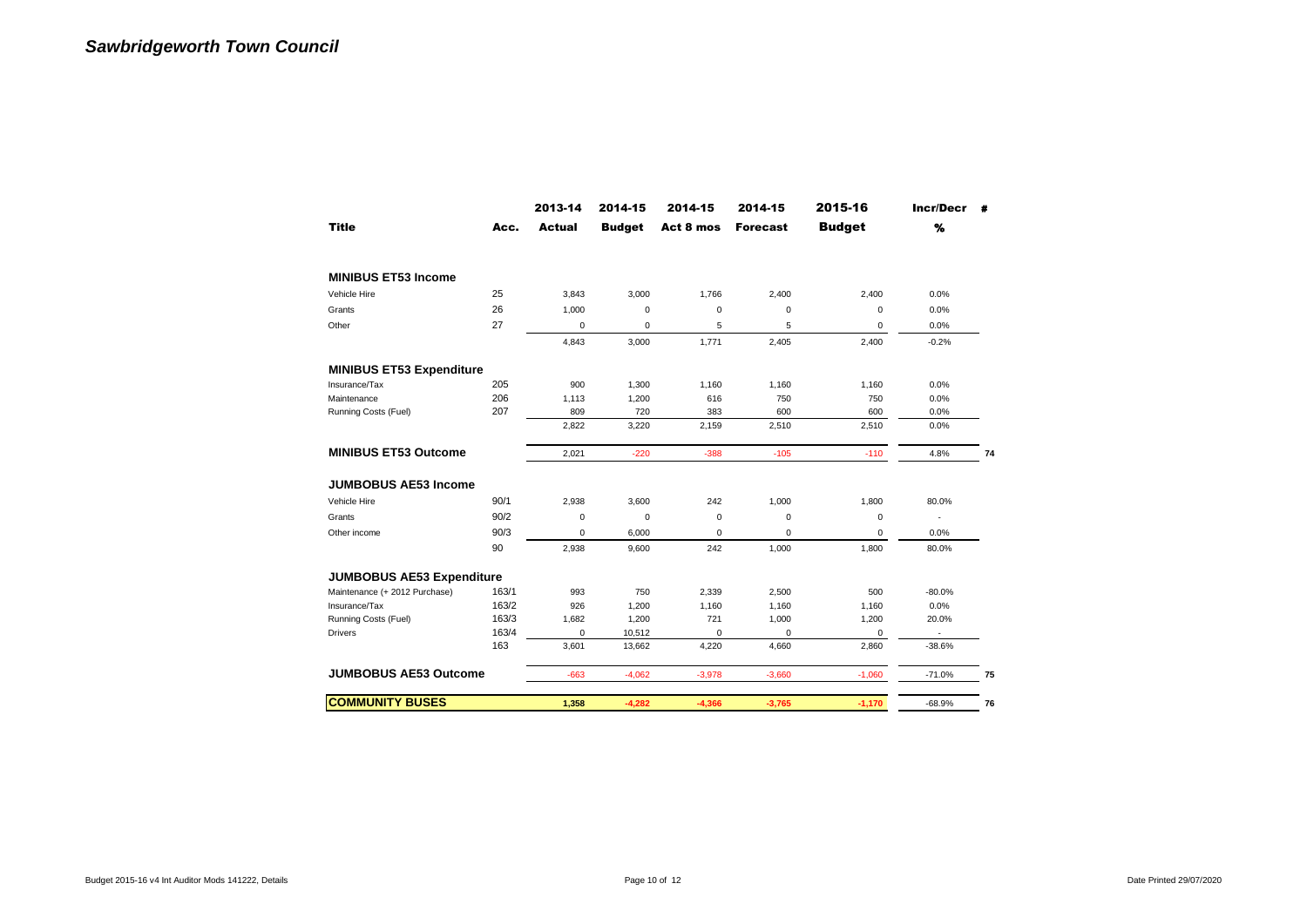|                                   |      | 2013-14     | 2014-15       | 2014-15   | 2014-15         | 2015-16       | Incr/Decr                | 壁  |
|-----------------------------------|------|-------------|---------------|-----------|-----------------|---------------|--------------------------|----|
| <b>Title</b>                      | Acc. | Actual      | <b>Budget</b> | Act 8 mos | <b>Forecast</b> | <b>Budget</b> | %                        |    |
| <b>FARMERS MARKET Income</b>      |      |             |               |           |                 |               |                          |    |
| Deposits                          | 80   | $\Omega$    | 0             | $\Omega$  | $\Omega$        | $\Omega$      | 0.0%                     |    |
| <b>Stall Holders Fees</b>         | 81   | 6,810       | 8,000         | 3,960     | 5,940           | 6.600         | 11.1%                    | 77 |
| Other (Hire of Stalls)            | 82   | 30          | 500           | $\Omega$  | 500             | 500           | 0.0%                     |    |
|                                   |      | 6,840       | 8,500         | 3,960     | 6,440           | 7,100         | 10.2%                    |    |
| <b>FARMERS MARKET Expenditure</b> |      |             |               |           |                 |               |                          |    |
| Deposit Returns                   | 301  | $\mathbf 0$ | 0             | 0         | $\mathbf 0$     | 0             | $\overline{\phantom{a}}$ |    |
| Rent/Purchase of Stalls           | 302  | $\Omega$    | $\Omega$      | $\Omega$  | $\Omega$        | $\Omega$      |                          |    |
| Publicity                         | 303  | 4,486       | 2,400         | 380       | 2,000           | 1,200         | $-40.0%$                 | 78 |
| Market Labour & Supervision       | 304  | $\Omega$    | 3,600         | $\Omega$  | 5,500           | 5,500         | 0.0%                     | 79 |
| Other - Licence                   | 305  | 3,591       | 1,500         | 1,862     | 1,862           | 550           | 0.0%                     | 80 |
|                                   |      | 8,077       | 7,500         | 2,242     | 9,362           | 7,250         | $-22.6%$                 |    |
| <b>FARMERS MARKET</b>             |      | $-1,237$    | 1,000         | 1,718     | $-2,922$        | $-150$        | $-94.9%$                 |    |

| 350,982   | 352,398 | 329,905 | 378,197  | 389,650   | 3.0%    |    |
|-----------|---------|---------|----------|-----------|---------|----|
| 366,048   | 352,368 | 249,249 | 367,333  | 356,314   | $-3.0%$ |    |
| $-15,066$ | 30      | 80,656  | 10,864   | 33,336    |         | 81 |
| 0         | 0       |         | Λ        | Ω         |         |    |
| 0         | 0       |         |          | $-3,000$  |         |    |
| 0         | -30     |         | $-3,609$ | $-30,336$ |         | 82 |
| 0         | 0       |         | Λ        |           |         |    |
|           |         |         |          |           |         |    |
| 15,066    | 0       |         |          |           |         |    |
| 15,066    | $-30$   |         | $-3,609$ | $-33,336$ |         |    |
| 0         |         |         | 7,255    |           |         |    |
|           |         |         |          |           |         |    |